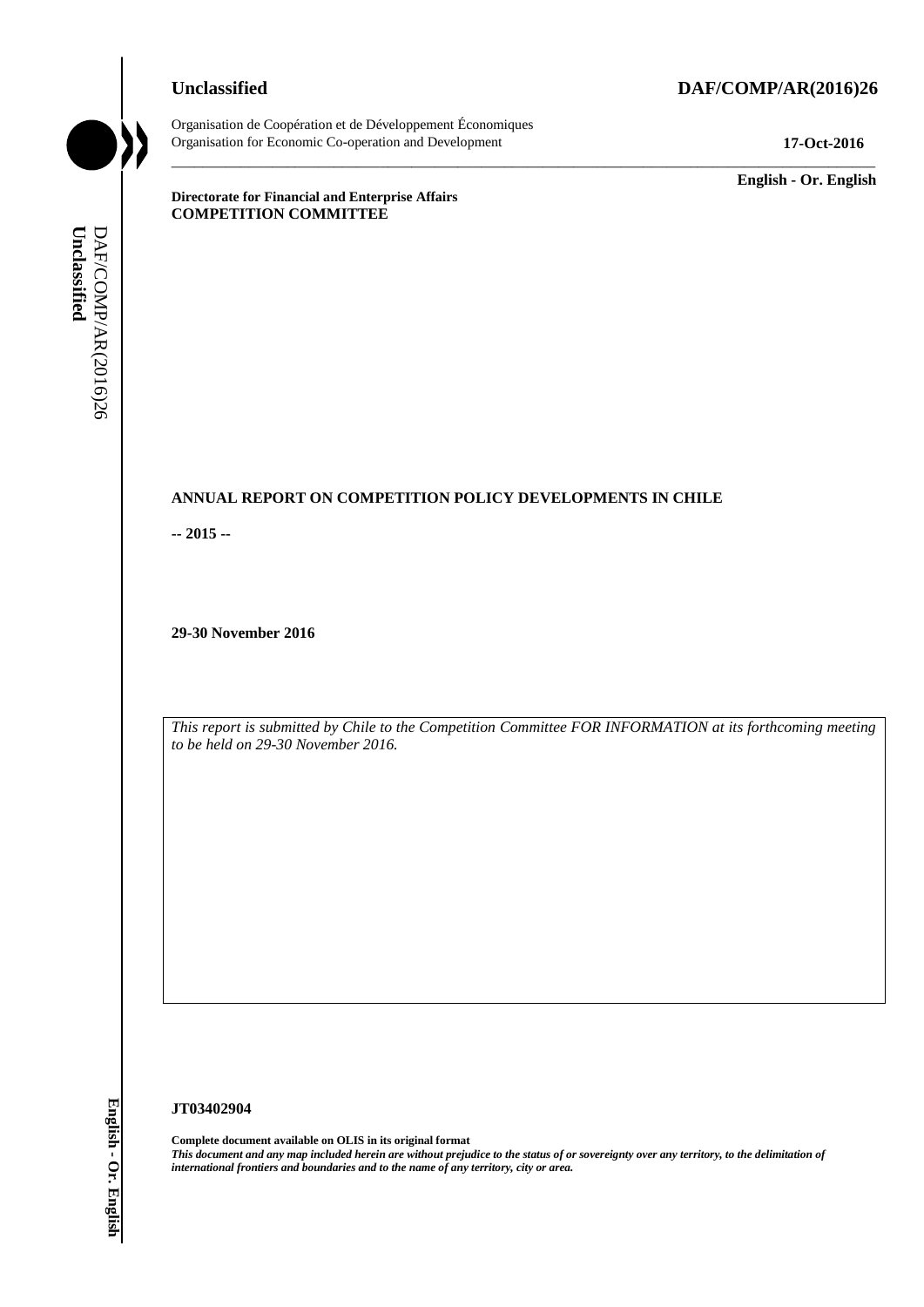# **TABLE OF CONTENTS**

| 1.1   | Summary of new legal provisions of competition law and related legislation3                     |  |
|-------|-------------------------------------------------------------------------------------------------|--|
| 1.2   |                                                                                                 |  |
| 1.3   |                                                                                                 |  |
| 2.    |                                                                                                 |  |
| 2.1   | Actions against anticompetitive practices, including agreements and abuses                      |  |
|       |                                                                                                 |  |
| 2.2   |                                                                                                 |  |
| 2.2.1 | Statistics on number, size and type of mergers notified and/or controlled                       |  |
|       |                                                                                                 |  |
| 2.2.2 |                                                                                                 |  |
| 3.    | The role of competition authorities in the formulation and implementation of other policies, 13 |  |
|       |                                                                                                 |  |
| 4.1   |                                                                                                 |  |
| 4.2   |                                                                                                 |  |
| 4.3   |                                                                                                 |  |
|       | 5. Summaries of or references to new reports and studies on competition policy issues 14        |  |
| 5.1   | Study regarding Licensing of Intellectual Property and Extension for Delays                     |  |
|       | of the Industrial Property Agency in Chile, and its effects on competition law14                |  |
| 5.2   | Compilation of FNE's investigations regarding competition law issues                            |  |
|       |                                                                                                 |  |
|       |                                                                                                 |  |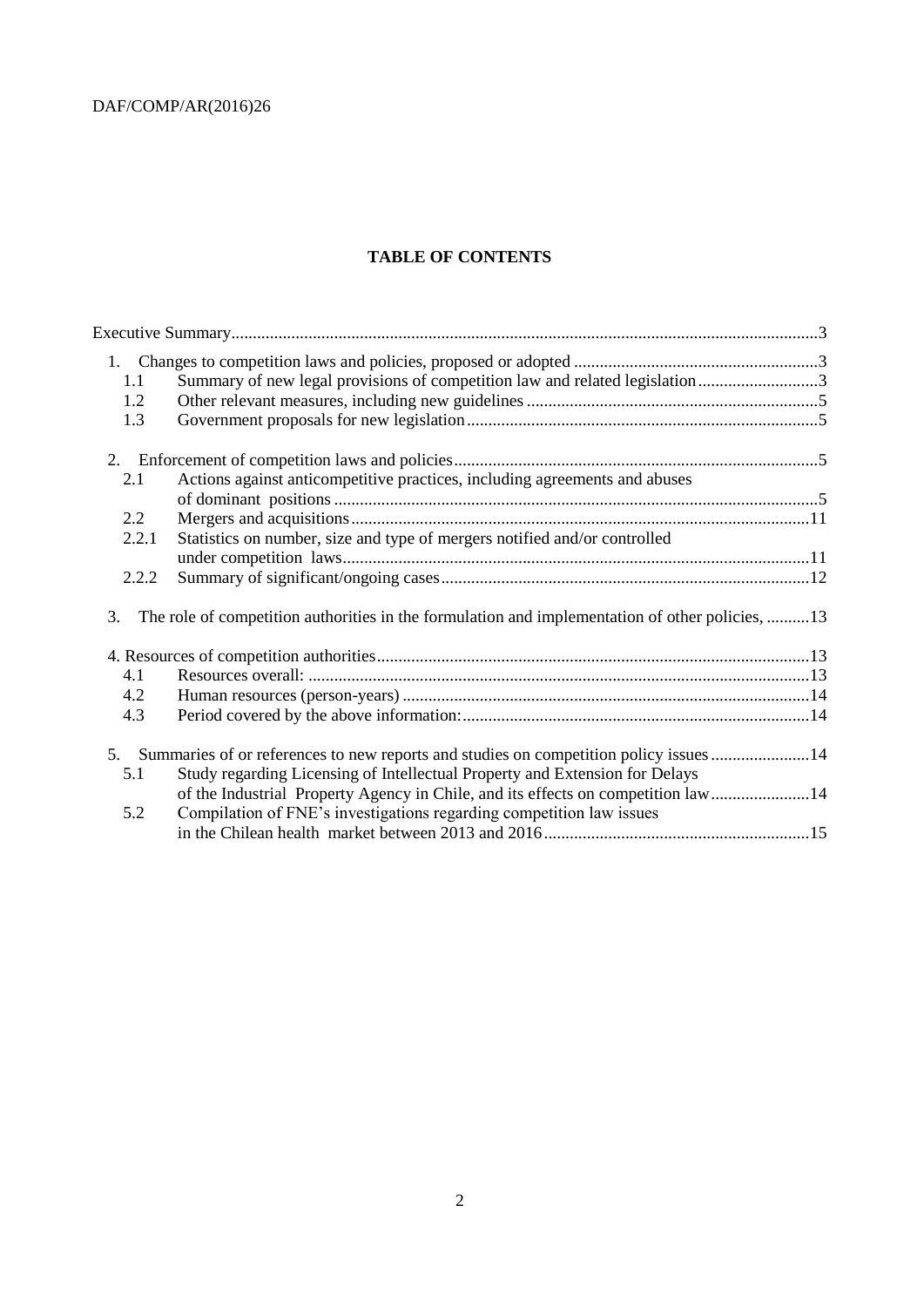# <span id="page-2-0"></span>**EXECUTIVE SUMMARY**

1. In August, 2016, a legal reform concerning the Chilean Competition Law came into force. This reform encompasses substantial changes such as introducing criminal sanctions and providing for a per se illegality rule for hard-core cartels, it incorporates a new system for the assessment of horizontal mergers and increases fines against anti-competitive conducts as it entails a flexible cap hinging on the revenues or economic benefit obtained from the infringement. Moreover, the legal reform provides that the TDLC will decide on follow-on action pursuing damages arising from anti-competitive conducts –private enforcement.

2. With regard to anti-competitive practices, enforcement has been focused more on collusion and coordinated conducts during the last year. In particular, the FNE filed two complaints that involved leniency applications and dawn raids during its investigation. It is relevant to stress that for the first time, during a trial before the TDLC, one of the companies accused of operating a hard-core cartel is alleging that the other defendant coerced it to fix prices and allocate market shares. If the TDLC finds that there was coercion, it can withdraw the immunity granted to the first company that came forward to the FNE within the leniency policy.

3. With regard to mergers, submissions increased during the last year. Actually, nine voluntary filings were submitted before the FNE whereas only two had been submitted during 2014-2015.

4. Finally, it is interesting that the Competition Tribunal filed a claim before the Constitutional Court alleging that the Criminal Prosecutor could not have access to confidential evidence and leniency material. The Constitutional Court upheld the TDLC position.

## <span id="page-2-1"></span>**1. Changes to competition laws and policies, proposed or adopted**

## <span id="page-2-2"></span>*1.1 Summary of new legal provisions of competition law and related legislation*

5. On August 30, 2016, the Law No. 20,945 on the Improvement of the Competition Law Regime ("**2016 Legal Reform**" or "**Law No. 20,945**") was published and thus, became into force. The 2016 Legal Reform introduced several changes on the existing competition regime, and it will have a substantial impact on the Chilean Competition Law System.

6. In particular, the 2016 Legal Reform introduces substantial modifications, such as the following: i) increases the applicable fines and introduces new administrative sanctions against cartels; ii) considers hard-core cartels as a criminal offence, as well as it incorporates a *per se* illegality rule regarding them; iii) establishes a mandatory merger control regime; iv) empowers the FNE to request information to private undertakings for the execution of market studies; v) introduces the concept of interlocking as a breach of competition law; vi) requires to notify the FNE of any minority interests; vii) strengthens the leniency policy; viii) empowers the Competition Tribunal to determine compensation of damages arising from anticompetitive infringements (private enforcement); and, ix) imposes administrative sanctions for infringements to the duty of colaboration with the FNE during its investigations.

7. Regarding fines, it is noteworthy that the 2016 Legal Reform increases them in proportion to the illegal gains obtained, or in accordance to annual sales, thus strengthening the deterrence effect on cartel prosecution and other anticompetitive conducts in general. The fine's upper threshold will account for 30% of the offender's sales during the corresponding period in which the infringement was executed or the double of the illegal gains were obtained. Furthermore, a new sanction against collusive conducts was incorporated, which is the prohibition to enter into agreements with the Public Administration, the National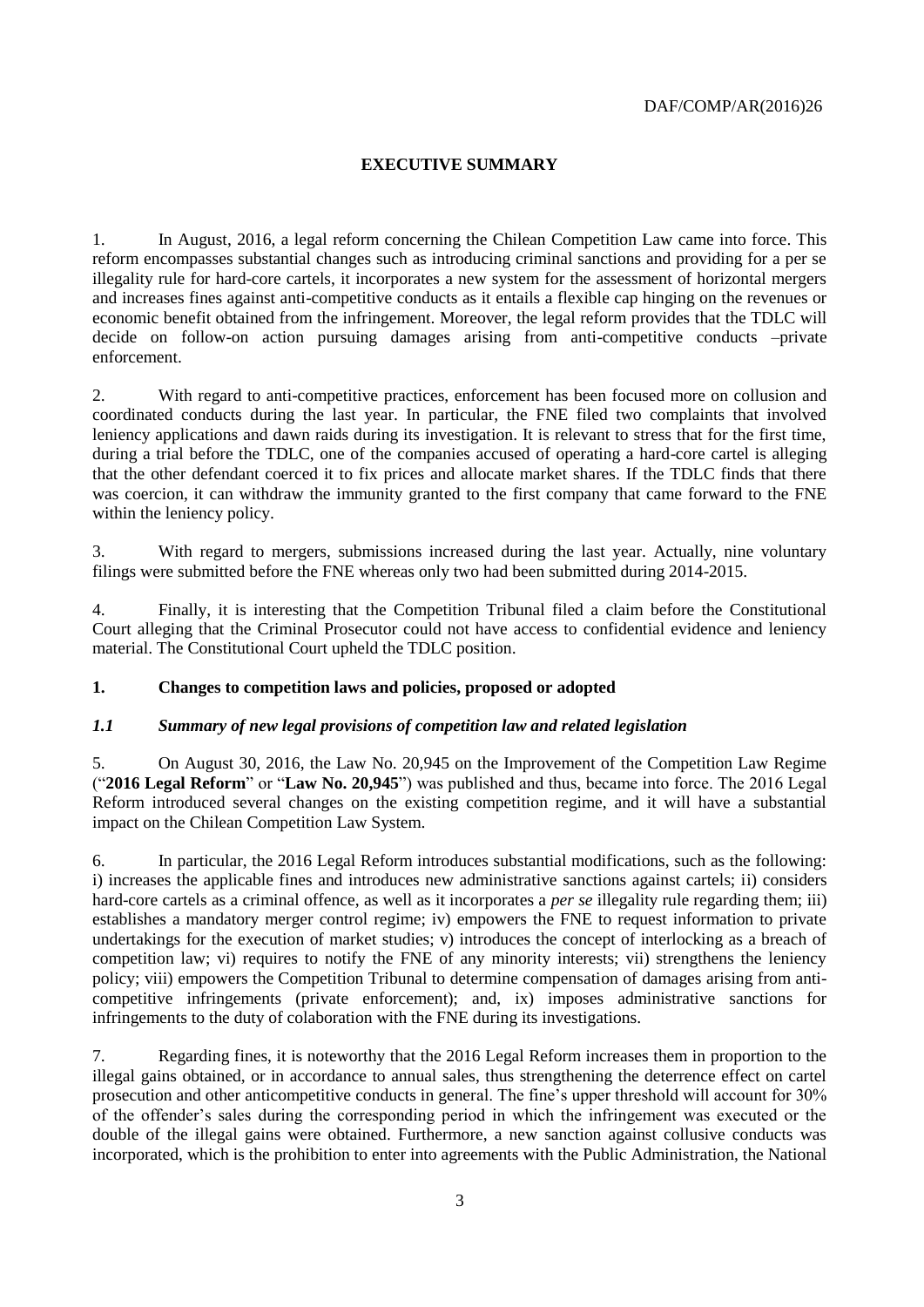Congress and the Judiciary as well as State-owned companies. Additionally, it prohibits an undertaking to be awarded any public bidding were the Government is involved, for a period of up to five years.

8. Regarding cartel prosecution, Law No. 20,945 establishes cartel infringement as criminal offence. This implies that executives that are found guilty can be sanctioned with imprisonment up to 10 years. Moreover, the 2016 Legal Reform provides for a new sanction on individuals, prohibiting them to act as director or manager of stock corporations, State-owned enterprises or trade as well as professional associations, for a maximum period of ten years. The criminal cartel prosecution can only be initiated by a complaint filed by the FNE. Additionally, Law No. 20,945 recognises the *per se* rule with respect to hardcore cartels.

9. Regarding merger control, the voluntary regime was replaced by a mandatory one, where it will be an obligation to notify certain mergers to the FNE, if the operation exceeds specific thresholds –to be determined by the FNE. The 2016 Legal Reform establishes a two-phase review procedure conducted by the FNE, subject to fixed legal terms: a Phase I for the review and clearance of unproblematic mergers; and a Phase II, for the assessment of concentrations requiring an in-depth review due to their complexity and/or likelihood of anti-competitive effects. A blocking merger decision may be appealed before the TDLC. The proposal's merger assessment standard is the "*substantial reduction of competition*".

10. Regarding market studies, the FNE might conduct market research and require information from private undertakings and public entities for such effects. These new powers also allow the FNE to make legislative recommendations, which will help on the fulfilment of the FNE's functions.

11. Regarding the concept of interlocking, Law No. 20,945 establishes that the nomination of directors or relevant executives of one firm as directors of the board of a competitor is considered as a conduct that could affect, restrict, or tend to hinder free competition. There is a minimum threshold that triggers this prohibition.<sup>1</sup>

12. Regarding the information of minority interests, Law No. 20,945 establishes the obligation for companies to inform the FNE of any minority interests that exceed 10% of the competitors' ownership, even if those interests are not sufficient to exert control over the competitor. This shall also apply to acquisitions already materialized before Law No. 20,945 became into force.

13. Regarding the leniency policy, the 2016 Legal Reform provides that total immunity will be granted from criminal sanctions which would otherwise have been imposed if an individual is the first to submit a succesful application before the FNE. Moreover, according to Law No. 20,945, only the second applicant -either corporate or individual- can obtain a reduction of fines of 50% and a mitigating circumstance in the criminal sanction that would otherwise have been imposed.

14. Regarding compensation of damages, so far, civil courts have been responsible in Chile for deciding on follow-on actions pursuing damages. The 2016 Legal Reform modifies this regime and now empowers the Competition Tribunal to decide on these actions. This change entails several challenges in order to rigurously quantify the harm and define the limits and scope of 'compensable' injuries. Furthermore, the Competition Tribunal will decide on class actions seeking compensation of damages, according to the Consumer Protection Law procedure, where consumers representing collective interests have standing to file a complaint.

l

<sup>1</sup> Firms that have revenues for more than approximately USD\$4 million approximately during the last calendar year. Please note that this report uses the average exchange rate for August 2016, published by the Central Bank of Chile, USD  $$1 = CLP 659.00$ .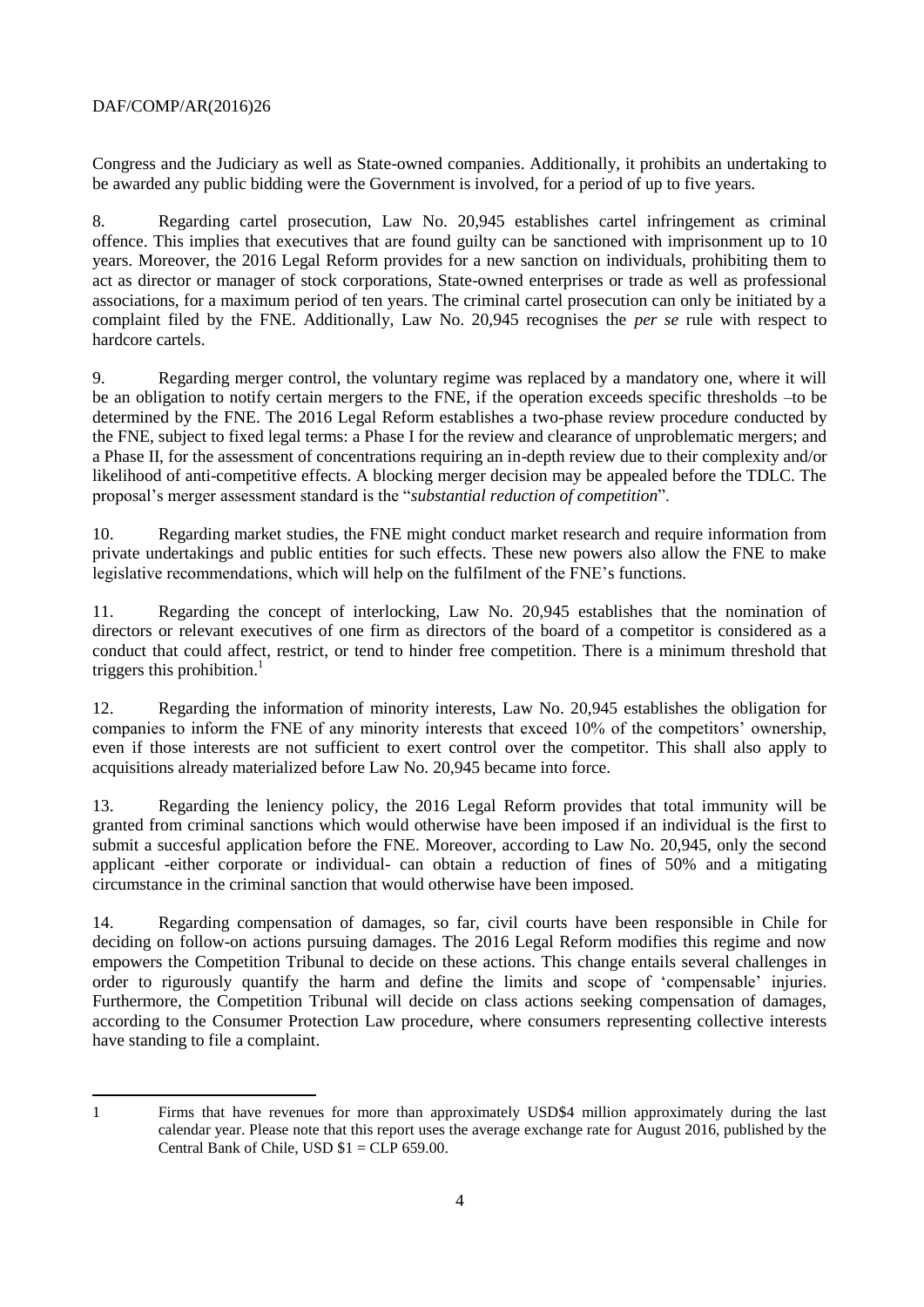15. Finally, regarding administrative sanctions for infringements to the duty of colaboration with the FNE during its investigations, there are two types. Firstly, administrative sanctions when the information requirement conducted by the FNE is not submitted as the requirement was made. These offences are the following: (i) to hide or to submit false or misleading information (arrest warrant), and, (ii) partial or complete refusal to submit information (fines). Secondly, administrative sanctions for refusing to appear before the FNE to be interviewed (fines).

# <span id="page-4-0"></span>*1.2 Other relevant measures, including new guidelines*

16. On October 20, 2015 the FNE started a public consultation of the new "Internal Guidelines on Leniency in Collusion Cases". The new version has not been published yet, but it is expected to be released before the end of 2016. The new version considers the changes on leniency introduced by the 2016 Legal Reform, and it will replace the 2009 Leniency Guidelines.

## <span id="page-4-1"></span>*1.3 Government proposals for new legislation*

17. In addition to the 2016 Legal Reform, no other proposals have been proposed during 2016.

# <span id="page-4-2"></span>**2. Enforcement of competition laws and policies**

# <span id="page-4-3"></span>*2.1 Actions against anticompetitive practices, including agreements and abuses of dominant positions*

## *2.1.1 Summary of activities of FNE:*

18. Please note that the activities mentioned in this Section are explained in more detail infra in Section 2.1.5.

• Tissue paper cartel

On October 27, 2015, the FNE filed a complaint against two pulp and paper companies -CMPC and SCA -formerly PISA- for fixing prices and allocating market shares of tissue paper products. The FNE requested a total fine exemption for CMPC –as the first that came forward within the leniency programme- and USD\$17 millions for SCA –second applicant of the leniency programme.

The probationary period is taking place. The process is expected to extend, at least, until the end of 2016. It is relevant to note that for the first time, one of the defendants is alleging that the other - beneficiary of immunity arising from the leniency programme-, coerced the former in order to operate the cartel. According to the Chilean Competition Law, if the TDLC finds that there was coercion, it can declare the immunity as void.

 Complaint before the TDLC aganinst LATAM (airline) for not fulfilling the Ruling that authorized the Lan and TAM merger in 2011

On August 28, 2012, the FNE started an investigation in order to monitor compliance with the remedy imposed by the TDLC in its Ruling No. 37/2011 in order to approve the merger of former Lan Airlines S.A. and Tam Linhas Aéreas S.A. into LATAM. During the investigation, the FNE detected that LATAM maintained six code-sharing agreements and, moreover, it had celebrated another four similar agreements, without obtaining previous authorization from the TDLC, as it was required.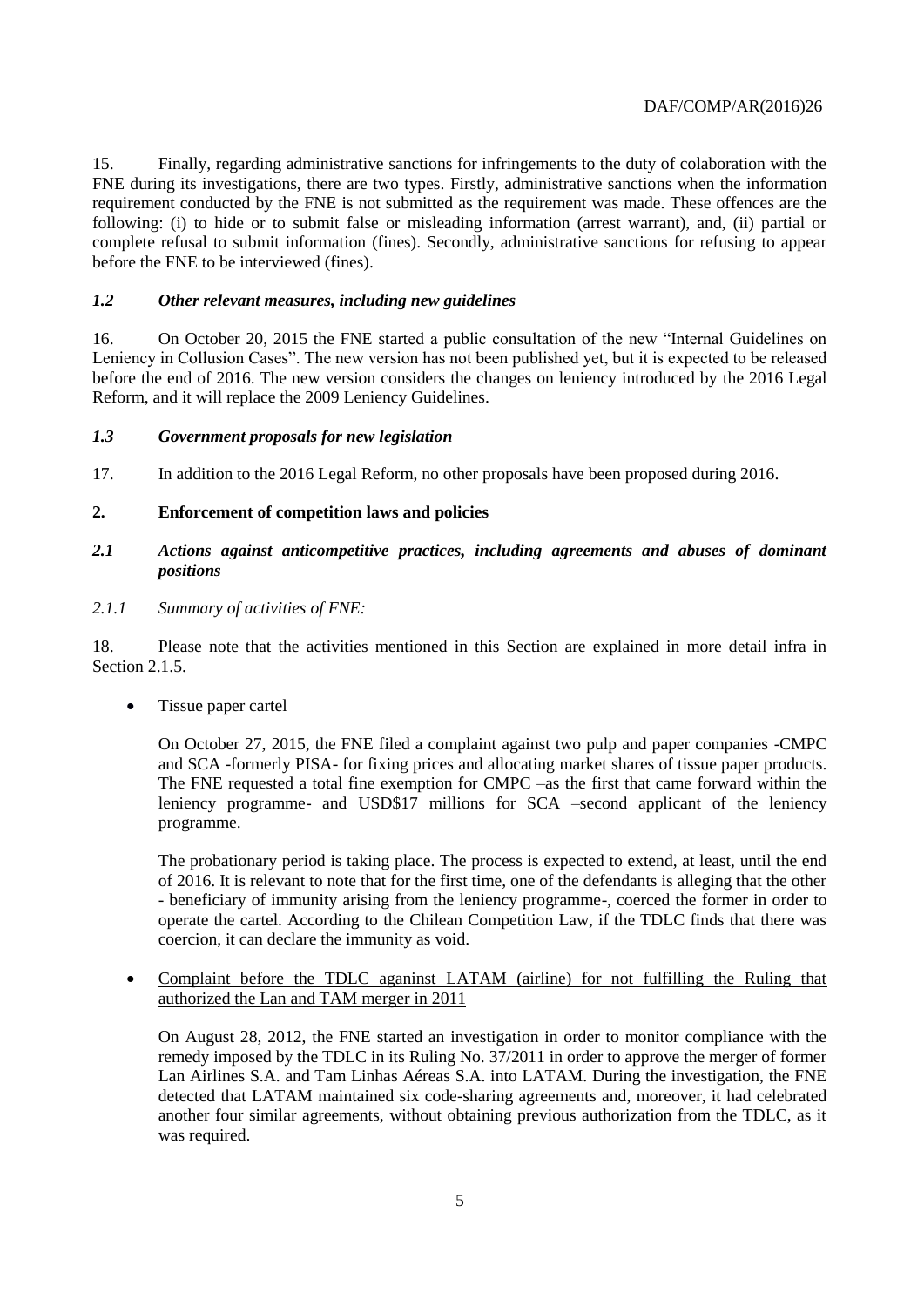Considering that, on June 10, 2015, the FNE filed a complaint against LATAM for a breach of one of the remedies imposed in the merger clearance, that forced the Company to rescind certain codeshare agreements with airlines that do not belong to Oneworld Alliance in routes that connect Chile with Europe or North America.

On December 22, 2015, the TDLC approved a settlement between the FNE and LATAM, whereby the scope of the remedy was clarified and LATAM agreed to rescind specific codeshare agreements.

 Complaint before the TDLC against the main supermarket chains in Chile alleging a cartel for the purposes of fixing a minimum retail price in the chicken market

On January 6, 2016, the FNE filed a complaint before the TDLC accusing supermarkets chains Cencosud, SMU and Walmart of agreeing in a minimum retail price for chicken meat, at least between 2008 and 2011. The FNE requested the application of the maximum fines as permitted by law (USD\$17 million aproximately).

The probationary period is taking place. The process is expected to continue at the TDLC during 2016.

 Complaint before the TDLC against G.D. Searle (Pfizer's subsidiary) accusing an abuse of dominant position

On January 8, 2016, the FNE filed a complaint accusing G.D. Searle LLC ("**GD Searle**") – Pharmaceutical company and Pfizer's subsidiary- of creating entry barriers to the market of medicines based on the active ingredient called *Celecoxib*, where Pfizer competes with *Celebra*. According with the accusation, GD Searle had instrumentally used its patent right, by requering a second patent to protect a *Celecoxib*'s pharmaceutical composition -GD Searle had a first patent to protect the *Celecoxib* as active ingredient-, which artificially extend the protection of the first patent. Considering the foregoing, the FNE accuses GD Searle of preventing or delaying the entrance of competitors that manufacture the medicine based on that active ingredient.

The FNE requested the application of the maximun fine as permitted by law at that time for abuse of dominance conducts (USD\$ 17 millions aproximately).

The judicial process is still ongoing; the probationary period is taking place.

• Complaint before the TDLC against two pharmaceutical companies for rigging bids in public tenders for the procurement of ampoules

On August 3, 2016, the FNE filed a complaint against Biosano and Fresenius Kabi Chile (subsidiary of the pharma company Sanderson) accusing them of operating a cartel with the purpose of allocating tenders by agreeing on a reference price in their bids. The cartel extended for 10 years. The FNE requested the application of fines (USD\$ 15,5 million aproximately). The judicial process is still ongoing.

 Settlement between the FNE and open television channels regarding the association between them to facilitate the digitalization of their television signal

The FNE followed an investigation against the main broadcasting companies in Chile regarding a horizontal cooperation agreement. In particular, it was announced that they would jointly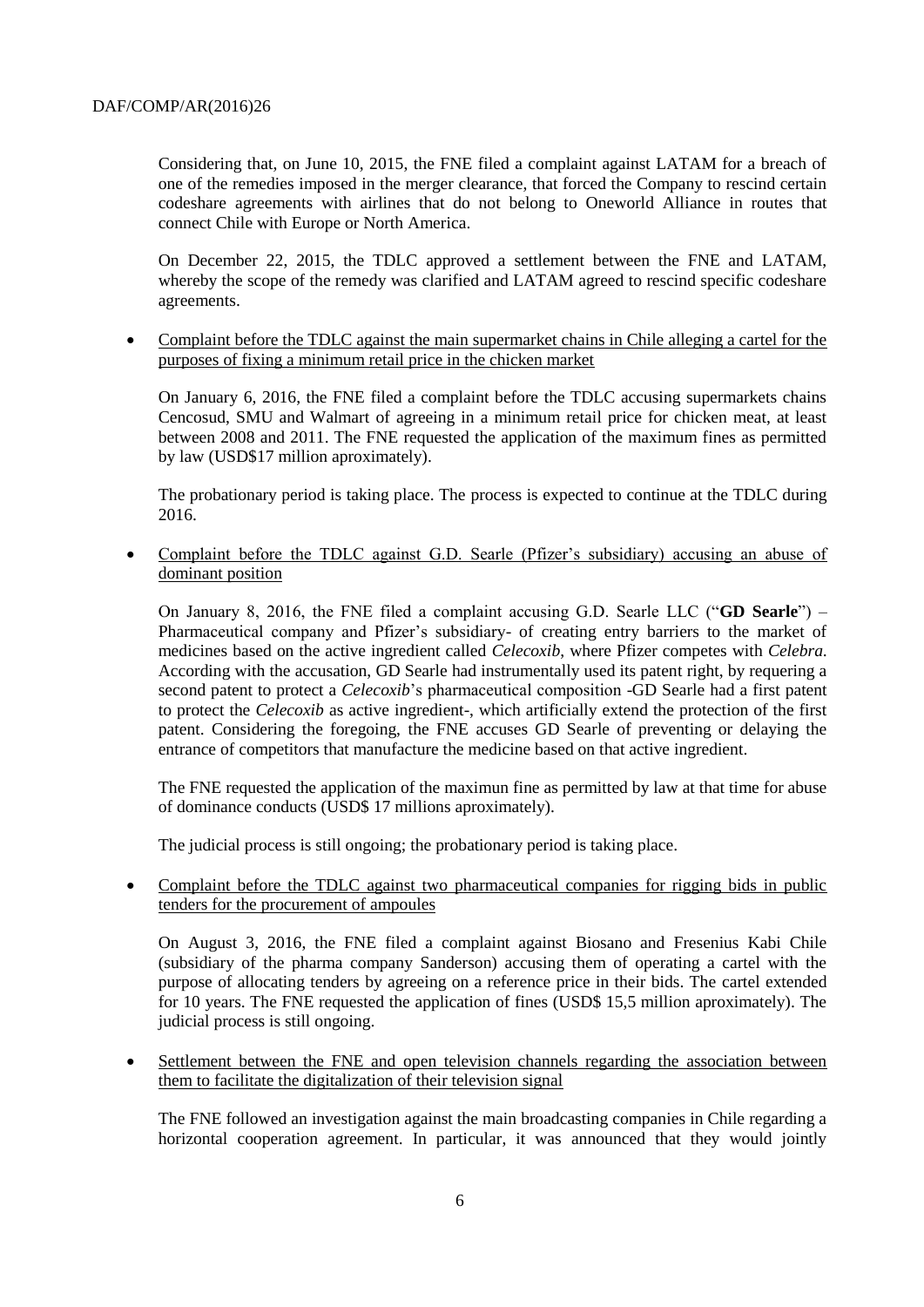implement the digitalization of their signals. During the investigation, some competitive risks were identified by the FNE. Finally, the broadcasting companies and the FNE settled an extrajudicial agreement establishing certain remedies.

The companies undertook to provide nondiscriminatory conditions for the access of satellite capacity to third parties that comply with the technical and financial terms.

The Competition Tribunal approved the settlement on January 28, 2016.

# *2.1.2 Summary of activities of the Competition Tribunal*

19. During the period covered by this report, twenty new adversarial cases were initiated before the TDLC.<sup>2</sup> Seventeen (85%) were related to unilateral conduct whereas the remaining three (15%) referred to collusion.

20. The TDLC issued seven decisions in adversarial cases during the period covered by this report: two in 2015 (one in September and another one in December), and the remaining five through August 2016. These cases stem from claims filed by the FNE, as well as from complaints filed by private parties. Two out of these seven rulings were condemnatory, while the average length of these proceedings was 502 days (approximately 1 year and 4 months).

21. Six out of the seven decisions were challenged before the Supreme Court. One of them has been confirmed by the Supreme Court, while the other five are still under review.

22. Out of two condemnatory decisions issued during the period covered by this report, one concerns collusion and the other one relates to the non-compliance of a condition imposed by the Tribunal in a merger case.

23. The main decisions issued by the TDLC during the relevant period are the following:

• Infringement of remedies imposed to a merger between retailers (Ruling No.147/2015)

In December, 2015, the Competition Tribunal partially accepted a lawsuit filed by the FNE against SMU S.A. ("SMU"), alleging the infringement of remedies previsously imposed to the merger between SMU and Supermercados del Sur ("SdS") in 2012.

The Tribunal found that SMU knowingly did not comply with two structural remedies. Firstly, the divestiture of certain stores, three distribution centers operated by SdS, and a commercial brand acquired by SMU. Consequently, SMU was fined for this infringement with 5% of the relevant sales, which amounts to circa USD\$415,000. Secondly, divestiture of SMU´s share in another retailer Supermercados Montserrat. SMU was fined for this infringement with 4% of the relevant sales, which amounts to circa USD\$1,5 million.

Finally, regarding the third accusation concerning the infringement of a behavioural remedy – obligation to equalize prices to those prevailing in the nearest location where sufficient competitive conditions existed- the TDLC acquitted SMU. In this regard, the Competition Tribunal stated that the methodology used by the defendant was appropriate.

l

<sup>2</sup> Docket No. C 296-15 to C 315-16.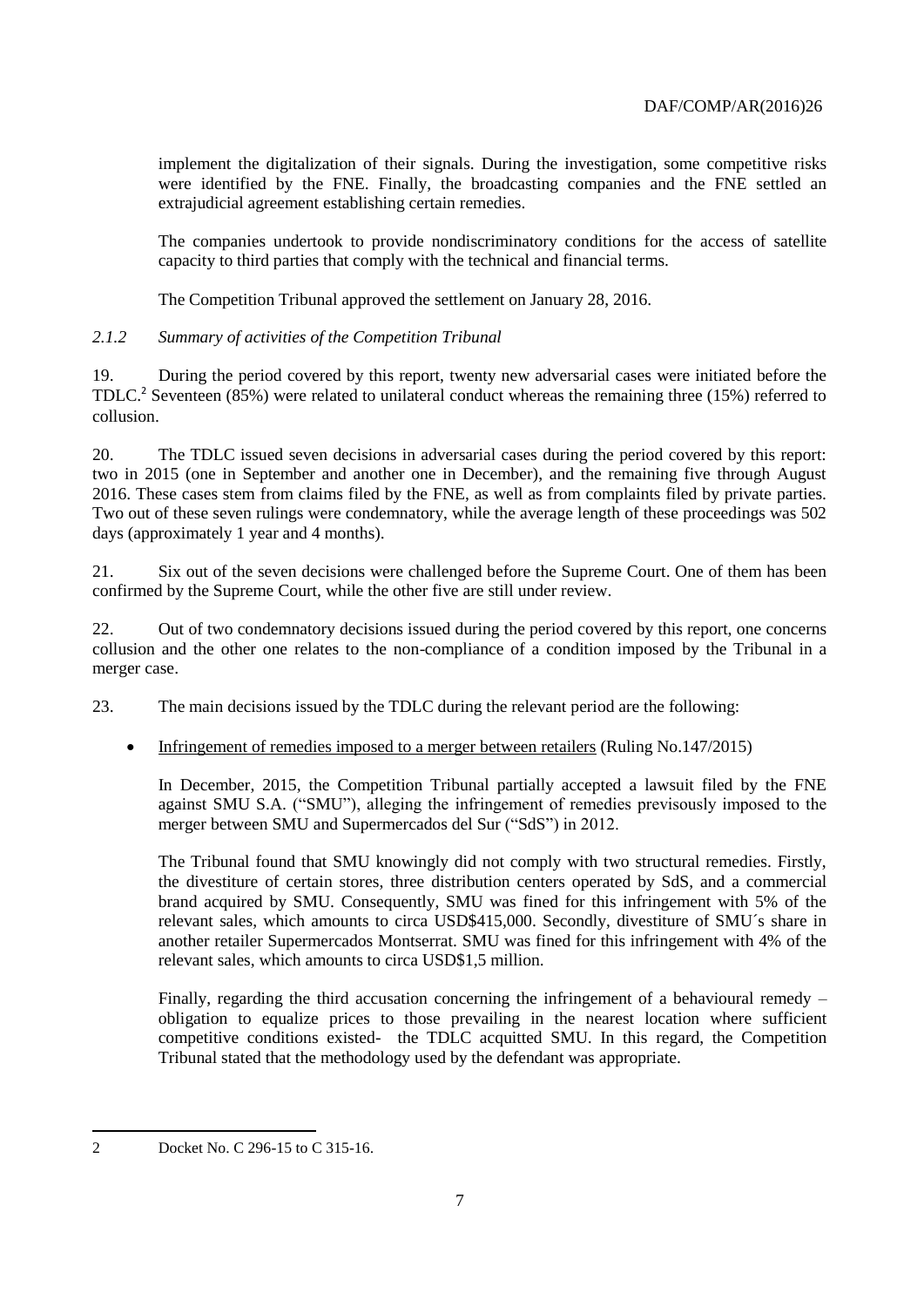Judges Tapia and Arancibia issued a dissenting opinion, stating that they would have declared that SMU had not complied with the behavioural remedy. Moreover, Judge Tapia stated that the fines imposed to SMU did not generate a sufficient deterrent effect, advocating 15% of the relevant sales in each case -instead of 5% and 4% as imposed by the majority opinion.

 Cartel among asphaltic products companies – allocation of customers and bid rigging (Ruling No.148/2015)

The Competition Tribunal found that several companies selling asphaltic products -Asfaltos Chilenos S.A. ("ACH"), Dynal Industrial S.A. ("Dynal"), Empresa Nacional de Energía Enex S.A. ("ENEX") and Química Latinoamericana S.A. ("QLA")- had operated agreements to allocate specific contracts for the provision of asphaltic products used in road works and projects. In particular, the TDLC held that they had coordinated to allocate certain projects within public bidding processes.

The Tribunal fined ACH with approximately USD\$ 1,3 million, Dynal with USD\$587,000 and QLA with USD\$1,5 million. ENEX was exempted from paying the fines as beneficiary of the leniency programme. In addition, all four defendants were ordered to implement an antitrust compliance programme, in accordance to the FNE's guidelines.

Judges Menchaca and Domper included a dissenting opinion expressing their disagreement with the obligation to implement a compliance programme, whereas Judges Saavedra and Tapia expressly stated they would have incorporated additional elements to the compliance programme.

 Exclusionary abuse of a dominant position - melamine chipboard panels and design, manufacture and commercialization of 'ready to assemble' furniture (Ruling No.151/2016)

In June, 2016, the Competition Tribunal dismissed a lawsuit filed by Metalúrgica Silcosil Limitada ("Silcosil") against Masisa S.A. ("Masisa") and Masisa Componentes SpA ("Componentes") which were accused of predatory pricing, margin squeeze, cross-subsidy and unfair competition practices. The TDLC ruled out that the defendants had a dominant position in the relevant markets and thus, concluded that they were unable to incur in an abuse.

In the judgment, the Competition Tribunal stated that the controversy concerned two relevant markets: the production and commercialization of melamine chipboard panels (upstream); and the design, manufacture and commercialization of "ready to assemble" furniture made from the aforementioned panels (downstream).

Regarding the margin squeeze accusation, the Competition Tribunal held that there was no dominant position in the upstream market because the panels from the different manufacturers were substitutes, Masisa's market share had decreased significantly over the last years, and the imports of this input set forth a "cap" that limited the maximum prices that can be charged in the market. Finally, the Tribunal stated that the cross subsidy does not constitute a stand alone infringement to competition.

Judge Saavedra concurred to the decision, but stated that Masisa's lack of dominance in the upstream market casted doubts, so further analysis of the margin squeeze conduct was required. However, he concluded that anyway, such conduct did not have an anticompetitive effect in the market.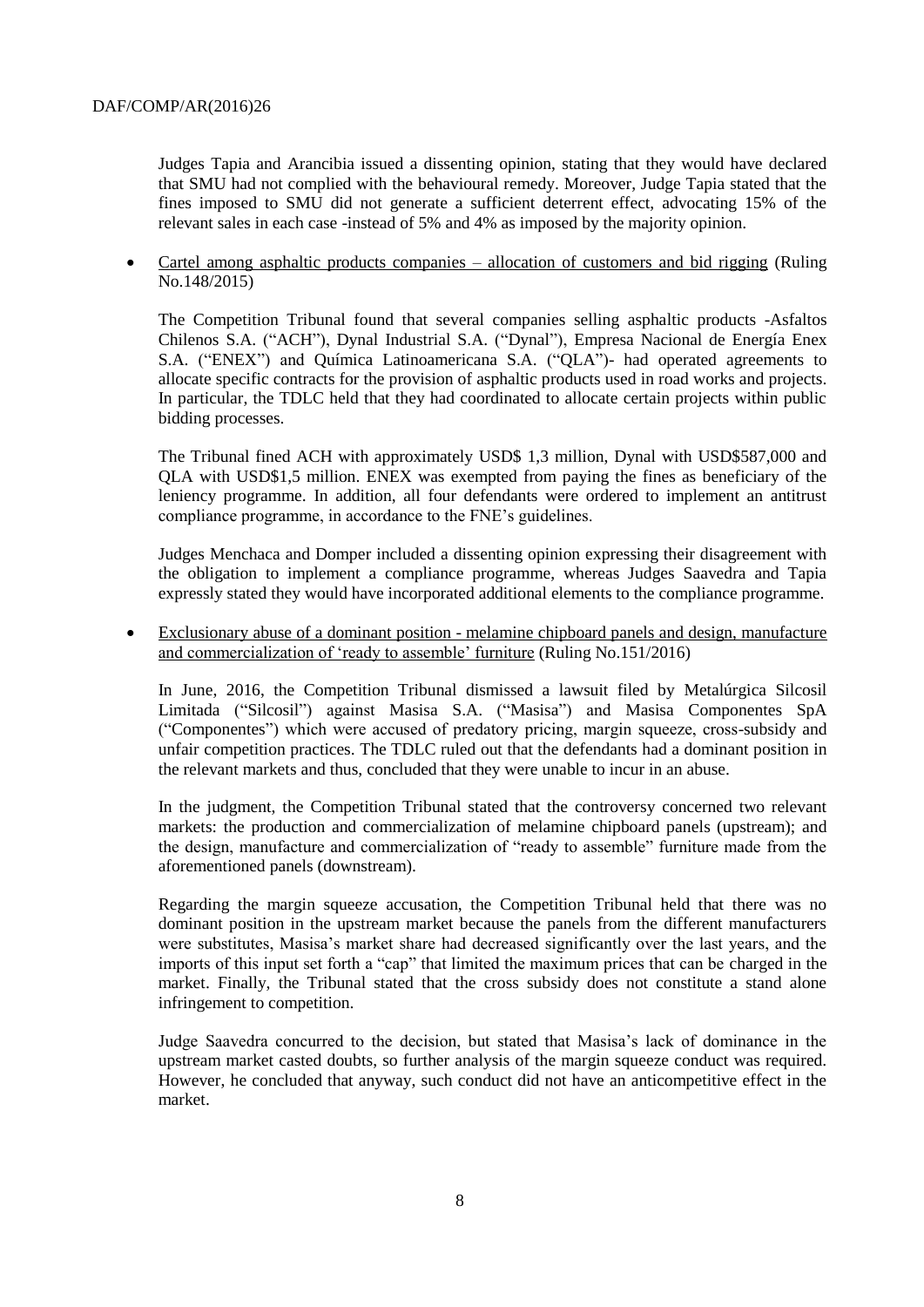# *2.1.3 Summary of activities of the Supreme Court*

24. On October 29, 2015, the Hon. Supreme Court of Chile upheld a decision issued by the TDLC in a collusion case in which the FNE had accused the three main production and commercialization companies of poultry meat in Chile. Moreover, the Hon. Suprem Court toughened the sanction against the Poultry Producers Trade Association ("**APA**") by confirming its dissolution and setting a fine of USD\$1,6 million. It is interesting that the Supreme Court acknowledged that collusion can be a continous infringement and thus, statute of limitations is calculated as of the cartel ceases its operation. This discussion plays a relevant role to determine the applicable law in this case. The reason is that collusive conducts that started under the former law, but that continue after the 2016 Legal Reform became into force, are subject to the new fines provided thereof.

25. On December 29, 2015, the Hon. Supreme Court of Chile upheld a decision issued by the TDLC in a collusion case in which the FNE had accused the bus companies of urban transport in the city of Valdivia -located in the South of Chile-, and its trade association. However, the Supreme Court raised the fines that had been determined by the TDLC (from approximately USD\$ 99,000 to USD\$694,000).

26. On January 7, 2016, the Hon. Supreme Court of Chile upheld a decision issued by the TDLC in a collusion case in which the FNE had accused the Trade Association of Obstetric Gynecologists of the rural area of Ñuble -a southern province of Chile- as well as 25 gynecologists. According to the complaint, the Association had fixed minimum prices for standard maternity procedures, causing direct harm to privately insured patients. Additionally, the Supreme Court ordered the dissolution of the Trade Association.

27. On April 20, 2016, the Hon. Supreme Court of Chile admitted an appeal submitted by a Consumers Association –*Corporación Nacional de Consumidores y Usuarios de Chile-* challenging a ruling issued by the TDLC. The TDLC had decided that the Consumers Association did not have legal standing to file a claim accusing the incumbent mobile telecommunication companies of strategic use and hoarding of the spectrum. Moreover, the TDLC held that the complainant had not evidenced how the conduct could affect consumers. The Supreme Court argued that Consumers Associations act on behalf of the final users´ collective interests and therefore, it found that it did have legal standing and a legitimate interest to file a complaint concerning exclusionary abuses of dominant position. Hence, the Hon. Supreme Court ordered the TDLC to assess the complaint filed by the Consumers Association.

## *2.1.4 Summary of activities of Other Courts: Constitutional Court*

28. In November, 2015, the Competition Tribunal filed a complaint before the Constitutional Court alleging that the Criminal Prosecutor could not have access to information that had been previously declared confidential during a competition trial.

29. In particular, this dispute arose out of the *Tissue Paper Cartel* trial referred *supra*. The Criminal Prosecutor requested the Competition Tribunal to disclose the leniency material submitted by the FNE in order to support its criminal investigation. However, the Competition Tribunal only disclosed the public versions of the leniency material to the Criminal authority.

30. In this context, the Criminal Prosecutor filed a complaint before an Appeals Court arguing that it had sufficient authority to compel the Competition Tribunal to disclose the confidential version of the leniency material. While this appeal was pending, the Competition Tribunal filed an action before the Constitutional Court.

31. In January 2016, the Constitutional Court issued its decision and upheld the Competition Tribunal´s position. It concluded that leniency material and evidence that is considered confidential by the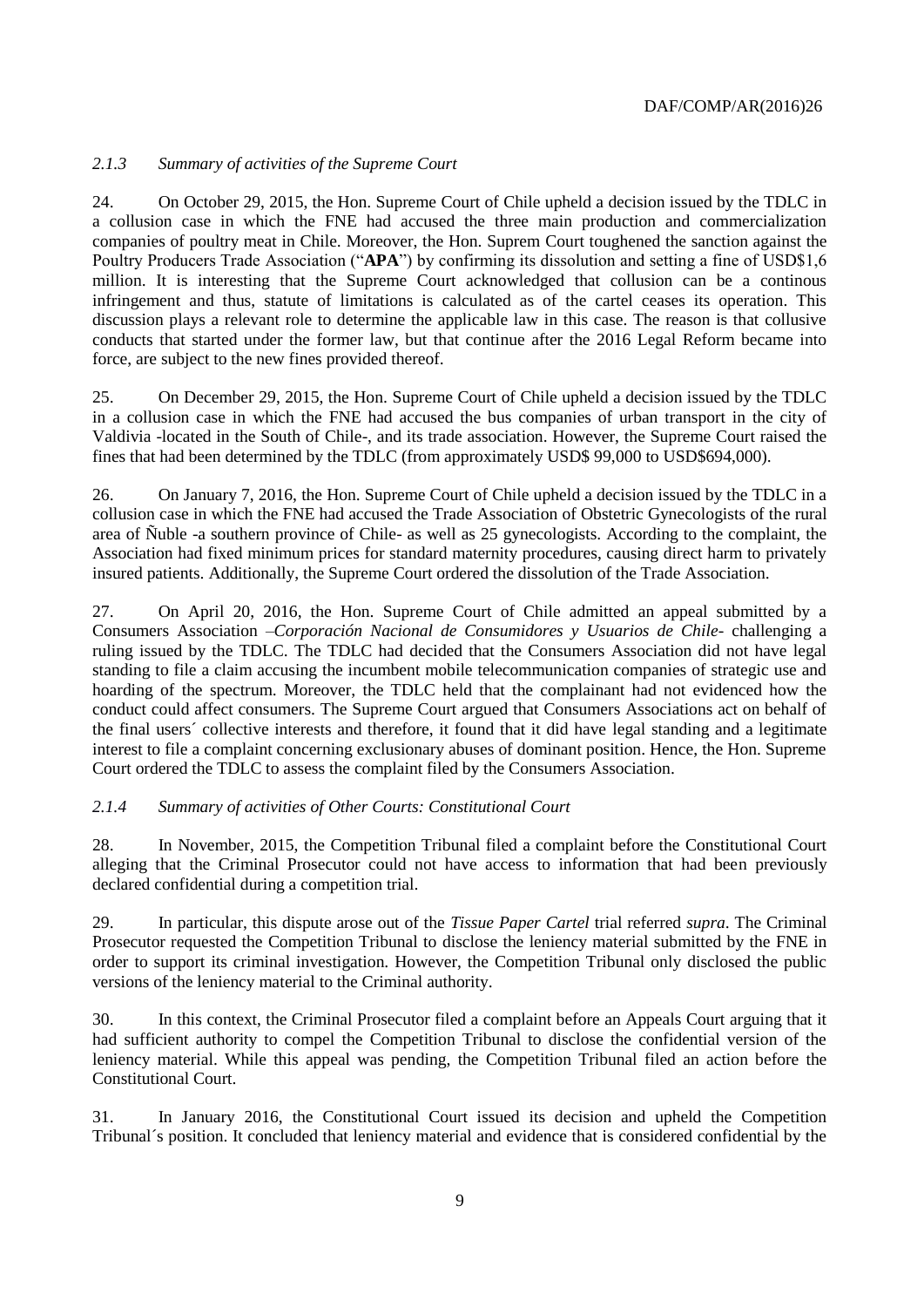Competition Tribunal during a trial cannot be disclosed to other authorities or third parties because otherwise, it would undermine the effectiveness of the leniency programme.

# *2.1.5 Description of significant cases, including those with international implications*

# Tissue paper cartel

As indicated supra, a complaint was filed by the FNE in October, 2015, claiming that CMPC and SCA reached an agreement that allowed them to sustain a long lasting cartel from 2000 until at least December 2011, afectting the sale of toilet paper, paper towels, napkins and facial tissues to supermarkets, drugstores and wholesalers in Chile.

The defendants account for nearly 90% of the Chilean tissue paper market, while their yearly sales amount to around USD\$400 million.

During the investigation at the FNE, which started ex-officio in December 2014, both CMPC and SCA applied for leniency. The companies supplied statements from the main executives involved in the conduct as well as relevant data regarding the structure and operative of the cartel. Additionally, in September 2015, the FNE conducted a dawn raid at SCA's headquarters, collecting valuable evidence for the case.

After verifying the fulfilment of legal requirements, the FNE requested the TDLC full fine exemption to the first applicant – CMPC – and a fine of around USD\$15,5 million to SCA. This amount represents a reduction from the legal cap since SCA´s application was the second.

 Complaint before the TDLC against the main supermarket chains in the country of cartel fot the purposes of fixing a minimum retail price on chicken market

On January 6, 2016, the FNE filed a complaint before the TDLC accusing main supermarkets chains of taking part in a collusive agreement by fixing the minimum retail price for chicken meat, at least between 2008 and 2011. The complaint indicates that the supermarkets adhered to a coordinated scheme that limited their freedom to set retail prices for chicken meat below the product's wholesale price. During the investigation, evidence to support the case was seized in a dawn raid.

# Complaint before the TDLC against G.D. Searle (Pfizer's subsidiarie) of abuse of dominant position

The FNE started an investigation in 2015 regarding exclusionary practices executed by GD Searle. More specifically, GD Searle restricted market entry by artificially extending the first patent of Celecoxib (main active ingredient of Pfizer's drug Celebra) using "product hopping", a practice which aims to extend the exclusive rights to a commercial drug by making non-clinical changes to its makeup and applying for a new patent (second patent). During the application for the second patent, the defendant also omitted to submit relevant background to the IP Agency in Chile, which would be considered as reason for declaring the second patent obtained, as invalid. Consequently, GD Searle achieved to extent the patent protection until 2029.

The investigation found evidence that GD Searle adopted an exclusionary strategy towards its rivals once it obtained the second patent by sending warning letters and calling drug company executives to remind them of the patent. Furthermore, GD Searle sued generic drug maker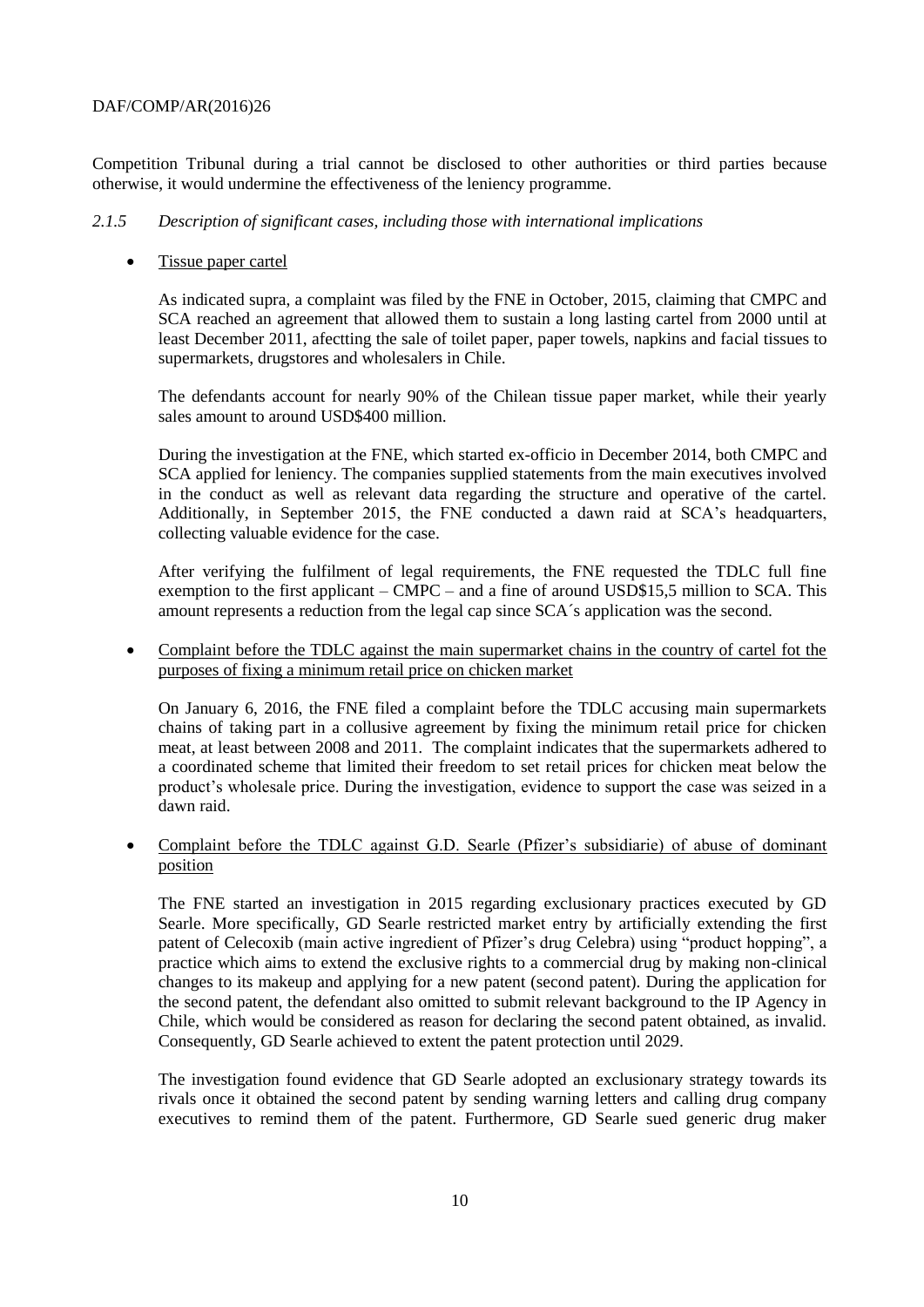Synthon Chile in civil court for patent infringement and unfair competition, in a case that is still ongoing.

Medicines produced with Celecoxib are used as anti-inflammatory and anti-rheumatic in the treatment of different diseases, as rheumatoid arthritis and the management of acute and chronic pain in adults. Celebra is one of the most selling drugs in Chile, and its sales represent a large porcentage of Pfizer's sales in Chile (aproximately US\$20 million per year). The FNE requested the application of maximun fine permitted by law for abuse of dominance conducts, considering the relevance of the medicine and the impact on the health market in Chile.

As it was said before, the probationary period is taking place, and the judicial process is expected to continue during 2016.

 Complaint before the TDLC against two pharmaceutical companies (Biosano and Fresenius Kabi Chile/Sanderson) for rigging bids in public tenders for the procurement of ampoules

The FNE launched an investigation in 2012 after suspected violations were referred by other public agencies. During the investigation, evidence to support the case was seized in several dawn raids and wiretapping. Also, one of the accused companies applied to leniency.

Biosano is a local pharmaceutical company with experience in the local market for injectable drugs. Fresenius Kabi Chile and Sanderson are local subsidiaries of Fresenius, a global healthcare company based in Germany. The accused companies are the only local producers of ampoules.

The two pharmaceutical companies allocated tenders by agreeing on a reference price of their offers. This mechanism allowed them, for at least 10 years, to decide beforehand who would win drug-supply contracts, for which they would otherwise have competed. These tenders were called by the National Public Health Procurement Office (CENABAST).

The FNE requested fines of USD\$16,7 million for Sanderson, and USD\$1,9 million for Fresenius Kabi. Meanwhile, no fines were requested for Biosano, the leniency applicant. Currently, the process is still ongoing before the TDLC.

## <span id="page-10-0"></span>*2.2 Mergers and acquisitions*

<span id="page-10-1"></span>*2.2.1 Statistics on number, size and type of mergers notified and/or controlled under competition laws* 

32. In the period between August 2015 and August 2016, three merger submissions were filed before the TDLC, and nineteen merger investigations had been initiated by the FNE. Considering the FNE's investigations, eight of them were started *ex officio*, two were triggered by a previous report of third parties, and nine were voluntarily notified by the merging parties.

33. It is noteworthy that the number of voluntary notified mergers increased with respect to the Annual Report 2015. Indeed, in 2015, only two mergers were voluntary notified, while in 2016, there were nine. It has to be said, this increase shows the major confidence of companies in the FNE's merger control analysis. Additionally, several international mergers are included within these nine mergers voluntarily notified; for example, the merger between Fedex and TNT Express N.V., the merger between NV Bekaert S.A. and Ontario Teacher's Pension Plan Board, and the acquisition of SABMiller PLC by Anheuser-Busch In Bev SA/VN.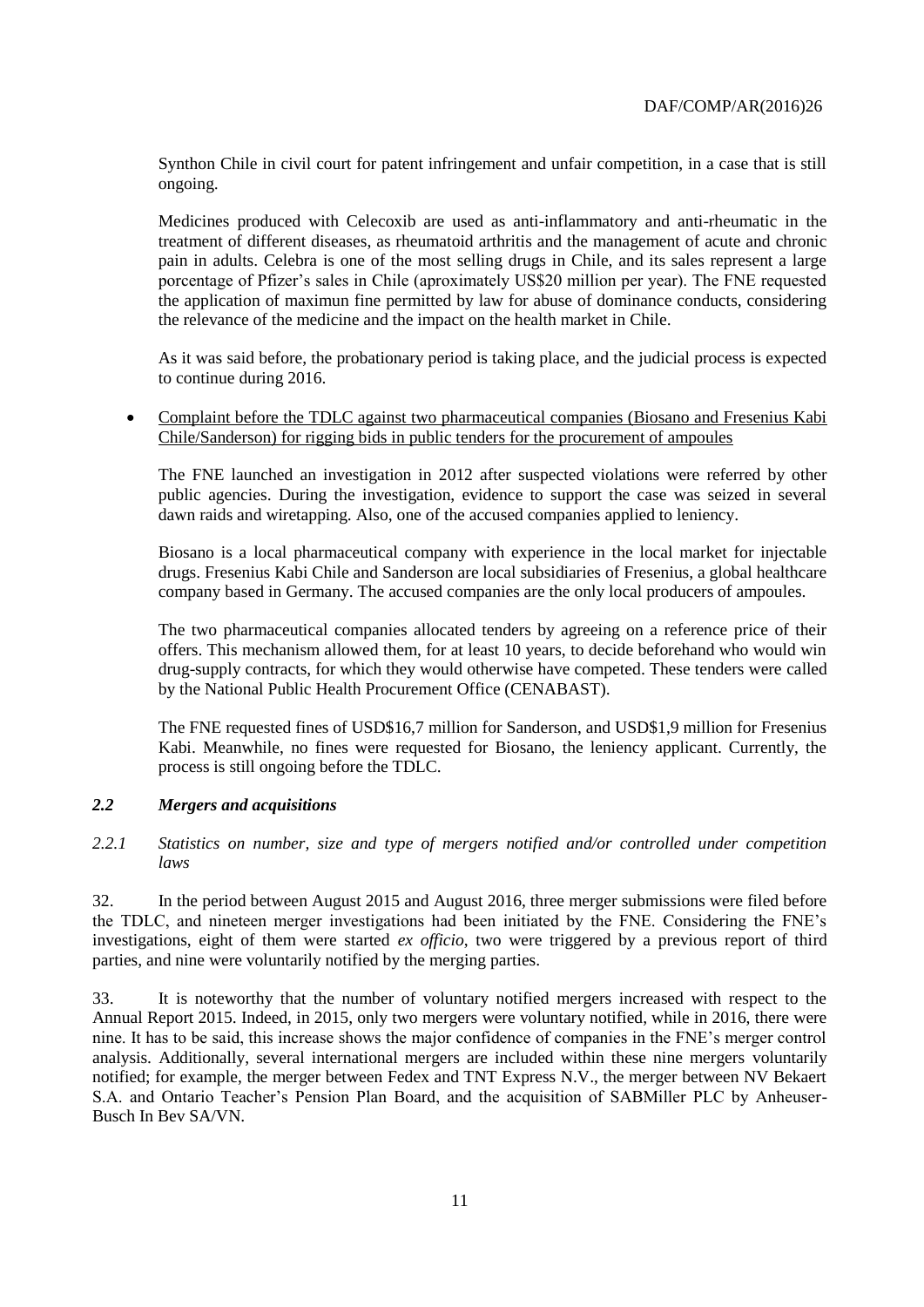34. Chile had a voluntary merger control regime until August 30, 2016, when the 2016 Legal Reform introduced a new mandatory regime for horizontal mergers applicable above certain thresholds. Nonetheless, there is a six month vacancy period for the complete implementation of the new regime. In the meantime, the voluntary regime will continue in force, as it was during the period informed in this Annual Report.

# <span id="page-11-0"></span>*2.2.2 Summary of significant/ongoing cases*

# • General Electric and AB Electrolux

In September 2015 the FNE signed a settlement regarding remedies agreed for the acquisition of the home appliances business of General Electric by AB Electrolux. According to the FNE, the operation would cause loss of rivalry due to the subsequent acquiring of minority interests of General Electric to Electrolux's competitor in the Chilean market, Mabe.

The settlement which was cleared by the Competition Tribunal, included a Chinese wall between Mabe and Electrolux as well as a waiver of the statutory right to veto certain board decisions. Moreover, since the remedies would be applied beyond Chilean boundaries, the settlement included a monitoring trustee, who would aid the FNE in the task of monitoring the compliance with the commitments.

# Acquisition of Hotel Sheraton and San Cristobal by a private investment fund

In October 2015, the FNE filed a non-adversarial proceeding before the TDLC so that the latter assessed the acquisition of Hotel Sheraton and San Cristóbal by a private investment fund which had previously acquired three other luxury hotels in Santiago. The TDLC approved the transaction without remedies.

## Dow Chemical Co. ("**Dow**") and DuPont Co. ("**DuPont**")

An investigation was initiated by the FNE ex officio in December, 2015. This merger is currently being assessed in other jurisdictions, such as Australia, Brazil, United States, European Union, Canada, Japan, among others.

Dow manufactures products based on technology which are presented in electronic, coverings, and agriculture markets. On the other hand, DuPont is the incumbent regarding products related to nutrition, agriculture, and industrial solutions. The two companies have presence in Chile in several markets: agricultural products, biotecnology, construction, electronic, communication, renewable energy, infraestructure, nutrition, gas, petrol, among others.

The investigation is still ongoing, and it is expected to continue during the whole 2016.

 Joint Bussiness Agreements between Bristish Airways PLC, Iberia Líneas Aéreas de España S.A. and LATAM Airlines Group S.A., and Joint Venture between American Airlines, Inc. and LATAM Airlines Group S.A.

In January 2016, two Joint Business Agreements ("JBAs") were voluntarily notified to the FNE, and two investigations were initiated with the purpose of analysing risks, efficiencies and potential mitigation measures, as normally it is done in merger control. It is noteworthy that each JBA will include the common organization of principal functions and decisions of the parties, as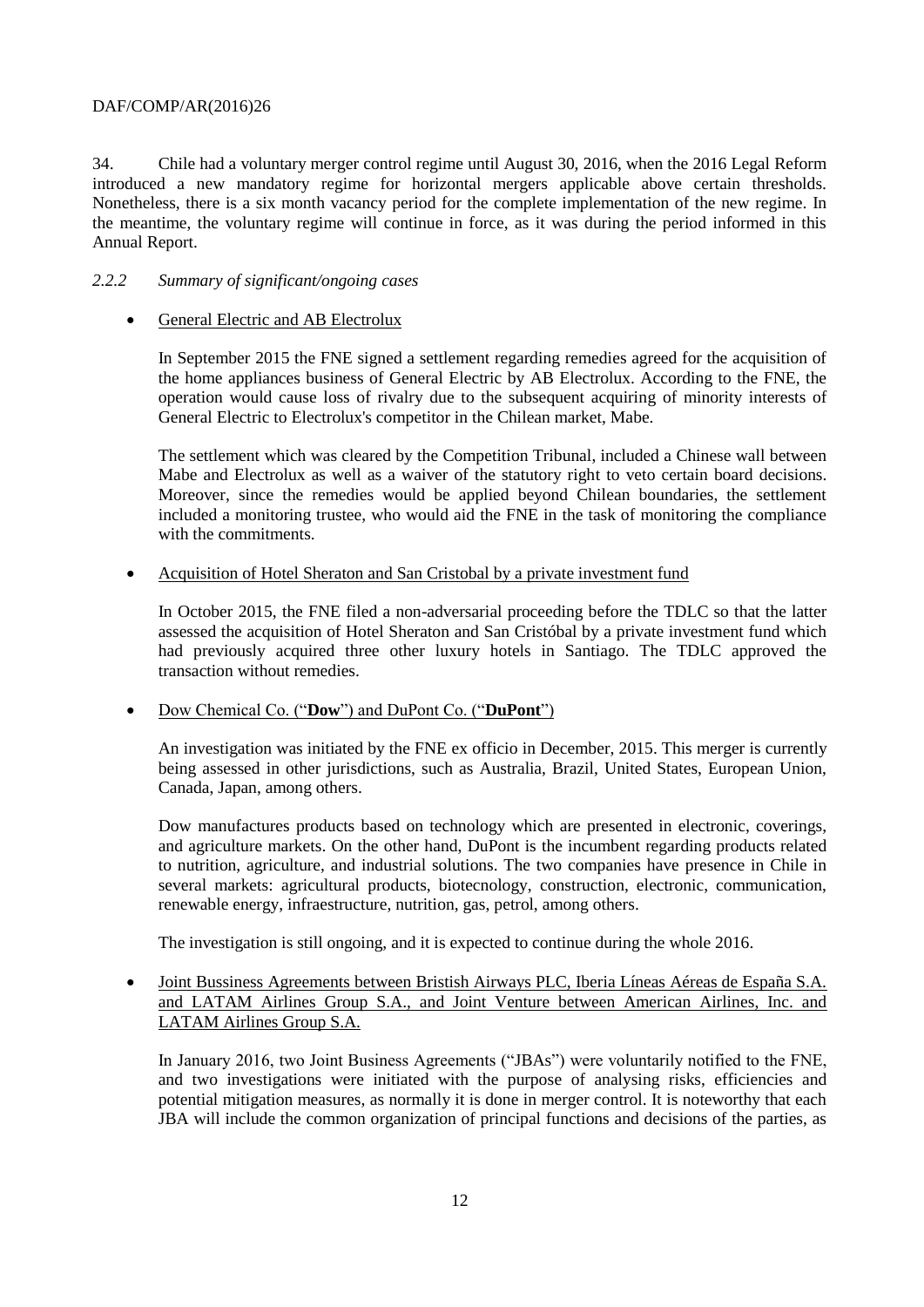fare/price, frequency, capacity, and type of plane which will be used. Also, there will be distribution of revenues between the parties of the JBAs.

The JBA between British Airways, Iberia and LATAM includes Europe-South America routes, and intermediate and connecting routes between them; this JBA is being assessed by the European Commission. Also, the JBA between American Airlines and LATAM includes North America-South America routes, and intermediate and connecting routes between them. The US Department of Transport in the United States granted antitrust immunity to the JBAs executed with American Airlines, Inc. Finally, the Brazilian Competition Authority (CADE) is also analysing these agreements.

In August 5, 2016, a trade association of Chilean tourism companies ("ACHET") submitted a consultation (non-adversarial proceeding) before the TDLC regarding both JBAs. The FNE will inform within that proceeding; the FNE's investigations are still ongoing, since the data and information collected on them will be useful for preparing the report. The deadline to submit this report expires in October 2016. The proceeding before the TDLC is still ongoing.

#### <span id="page-12-0"></span>**3. The role of competition authorities in the formulation and implementation of other policies,**

35. In February, 2015, the FNE requested the TDLC to assess the regulation concerning the Law on Stock Markets and make recommendations to boost competition. It is noteworthy that the TDLC can issue recommendations to the President of Chile, suggesting to amend a law or administrative regulation where they violate competition.

36. The TDLC's recommendation addressed the main concerns submitted by the FNE. In particular, the TDLC recommended: (i) an obligatory system of inter-connection, with binding and automatic match between the Chilean stock exchange entities; (ii) to impose a 10% cap regarding the ownership of the stock exchange entities; and (iii) that the requirements applicable to stock brokers –that do not hold shares of the stock erxchange- are transparent, objetive, and non-discriminatory so they do not entail a barrier to entry to acty as broker.

#### <span id="page-12-1"></span>**4. Resources of competition authorities**

#### <span id="page-12-2"></span>*4.1 Resources overall:*

#### *4.1.1 Annual budget:*

| Year  | <b>Chilean Pesos</b> | <b>USD</b> |
|-------|----------------------|------------|
| 2012  | 4,220,158,000        | 6,403,882  |
| 2013  | 4,507,826,000        | 6,840,404  |
| 2014* | 4,675,937,000        | 7,095,504  |
| 2015  | 7,070,663,000        | 10,729,382 |
| 2016  | 5,816,708,000        | 8,826,568  |

37. The annual budget assigned to the FNE is shown in the table below:

\*Includes only operational budget. The total budget for 2014 is around USD 11,237,281 and includes the change of headquarters of the FNE.

38. The annual budget assigned to the TDLC is shown in the table below:

| Year    | <b>Chilean Pesos</b> | <b>USD</b> |
|---------|----------------------|------------|
| 2013    | 1.228.933.000        | 1.864.845  |
| $2014*$ | 1.434.228.420        | 2.176.371  |
| 2015    | 1.729.560.000        | 2,624,522  |
| 2016    | 1,795,283,000        | 2,724,253  |

\*Includes only operational budget. The total budget for 2014 is around USD 3,334,517 and includes the change of headquarters of the TDLC.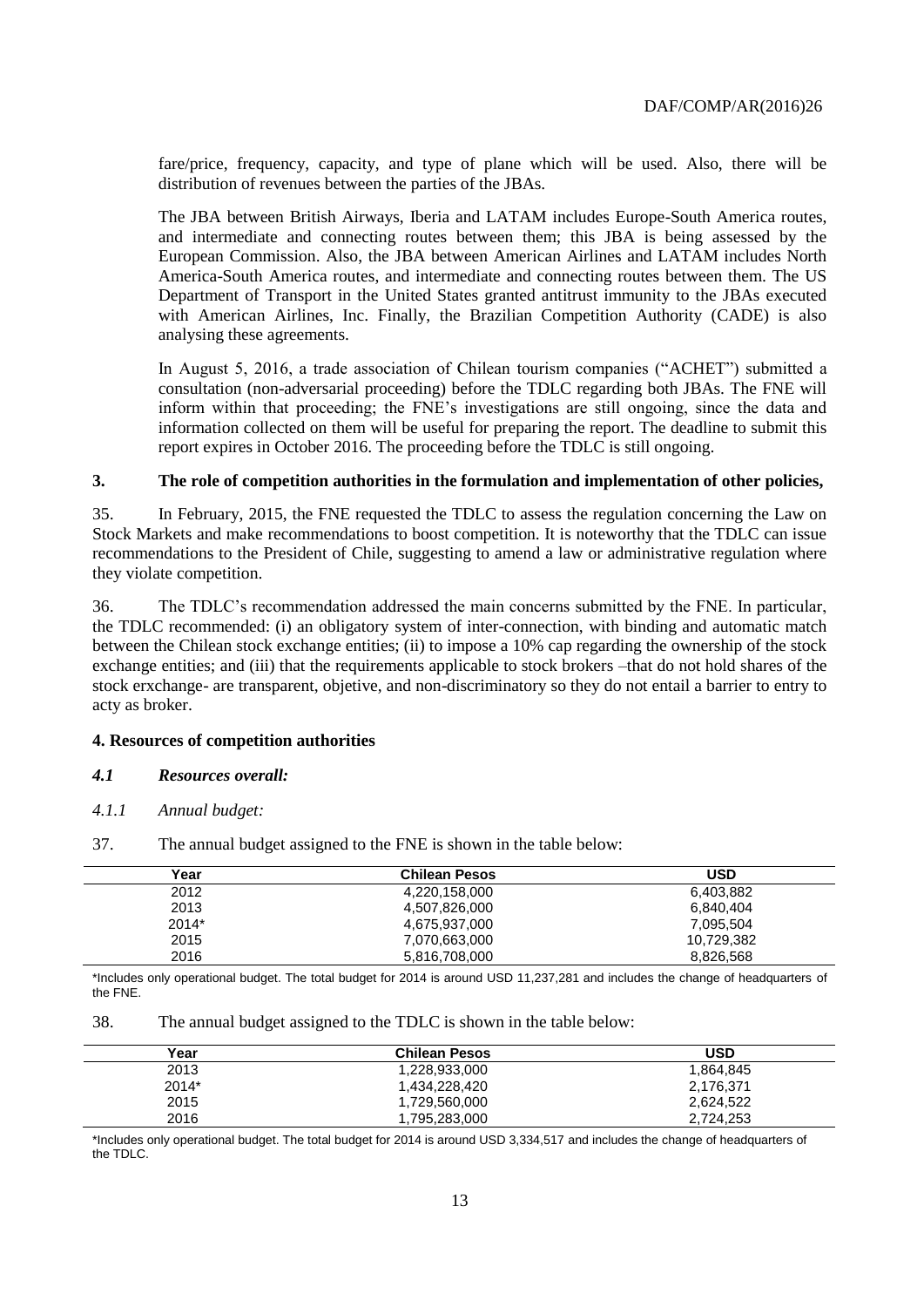| <b>FNE</b>          | 2012 | 2013 | 2014 | 2015 | 2016 |
|---------------------|------|------|------|------|------|
| Economists          | 18   | 20   | 20   | 20   | 19   |
| Lawyers             | 40   | 36   | 42   | 39   | 42   |
| Other professionals | 20   | 20   | 19   | 23   | 22   |
| Support staff       | 13   | 14   | 15   | 10   | 11   |
| All staff           | 91   | 90   | 96   | 92   | 94   |
|                     |      |      |      |      |      |

# *4.1.2 Number of employees (person-years):*

| <b>TDLC</b>                           | 2014  | 2015 | 2016 |
|---------------------------------------|-------|------|------|
| Economists                            |       |      |      |
|                                       |       |      |      |
| Lawyers<br>Support staff<br>All staff |       |      |      |
|                                       | $2^.$ | oc   | 23   |

#### <span id="page-13-0"></span>*4.2 Human resources (person-years)*

| <b>FNE</b>                                    | 2013 | 2014 | 2015 | 2016 |
|-----------------------------------------------|------|------|------|------|
| Enforcement against anticompetitive practices | 36   | 45   | 33   | 33   |
| Merger review and enforcement                 |      |      |      | 13   |
| Advocacy efforts                              |      |      |      |      |
| ∟itiqation                                    |      |      | 18   | 18   |

| <b>TDLC</b>  | Staff members + judges |  |
|--------------|------------------------|--|
| 2013         | $2^{\prime}$           |  |
| 2014         | 2 <sup>1</sup>         |  |
| 2015<br>2016 | 22                     |  |
|              | 23                     |  |

## <span id="page-13-1"></span>*4.3 Period covered by the above information:*

39. The budget for the FNE refers to the period of January to December of each year. Staff as of January of each year.

40. The budget for the TDLC refers to the period of January to December of each year. Staff as of January 1<sup>st</sup> of each year.

#### <span id="page-13-2"></span>**5. Summaries of or references to new reports and studies on competition policy issues**

# <span id="page-13-3"></span>*5.1 Study regarding Licensing of Intellectual Property and Extension for Delays of the Industrial Property Agency in Chile, and its effects on competition law*

41. In January, 2016, the FNE issued a report cuestioning the granting of Licenses Term Extension for administrative delays regarding, at least, twelve drugs belonging to nine Pharmaceutical companies.

42. In 2007, the Intellectual Property regime in Chile was modified by introducing the License Term Extension for administrative delays. Previously, in 2005, the protection period given for a patent had been modified: from 15 years since the registration's date was granted to 20 years since the date of the submission of the patent's application. Naturally, the License Term Extension for administrative delays should be applied only to those patents guarantee since the date of the submission. However, as the 2007 legal modification was not clear about the exclusive application of the new regime, several licenses have been improperly extended. Indeed, the FNE identified twelve medications marketed by nine Pharmaceutical companies in this situation. Among these medications were found *Xarelto* (Bayer), Zyvox (Pfizer) y *Sandostatin* (Novartis). After the improper License Term Extension granted, the initial license